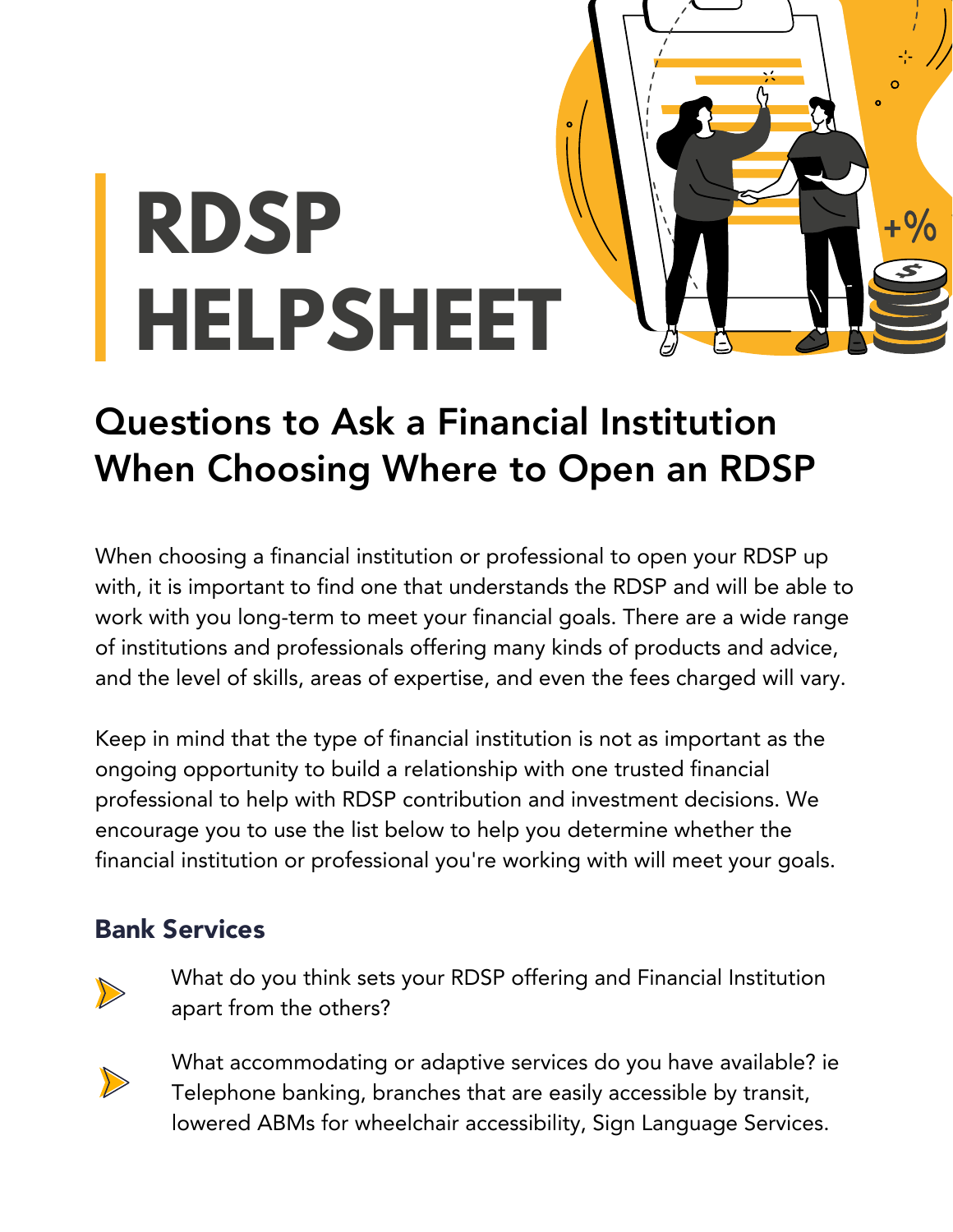

Do you offer a reduced fee chequing account for people with disabilities that I could open along with my RDSP?

## Accessing Information



What kind of reporting should I expect on my RDSP (ie quarterly or annual statements)? Do you offer the option of paper or electronic RDSP statements? And if needed, can RDSP Statements be accessed in Large Print, Braille, Audio, or E-Text?



How can I access information about my RDSP between statements should I need it? Do I need to set up online or phone access? And, will I be able to view my investment performance online?



Do your online or phone services allow deposits to the RDSP? And withdrawals?

### Fees



Is there an annual fee for having an RDSP?



Does your Financial Institution offer the 10% per year DAP withdrawal? If I need to withdrawal from my RDSP, what would this process entail? And, if this were to come up, do you have a fee over and above the possible government penalty?



If I were to transfer my RDSP to another institution, what fees would I be charged?